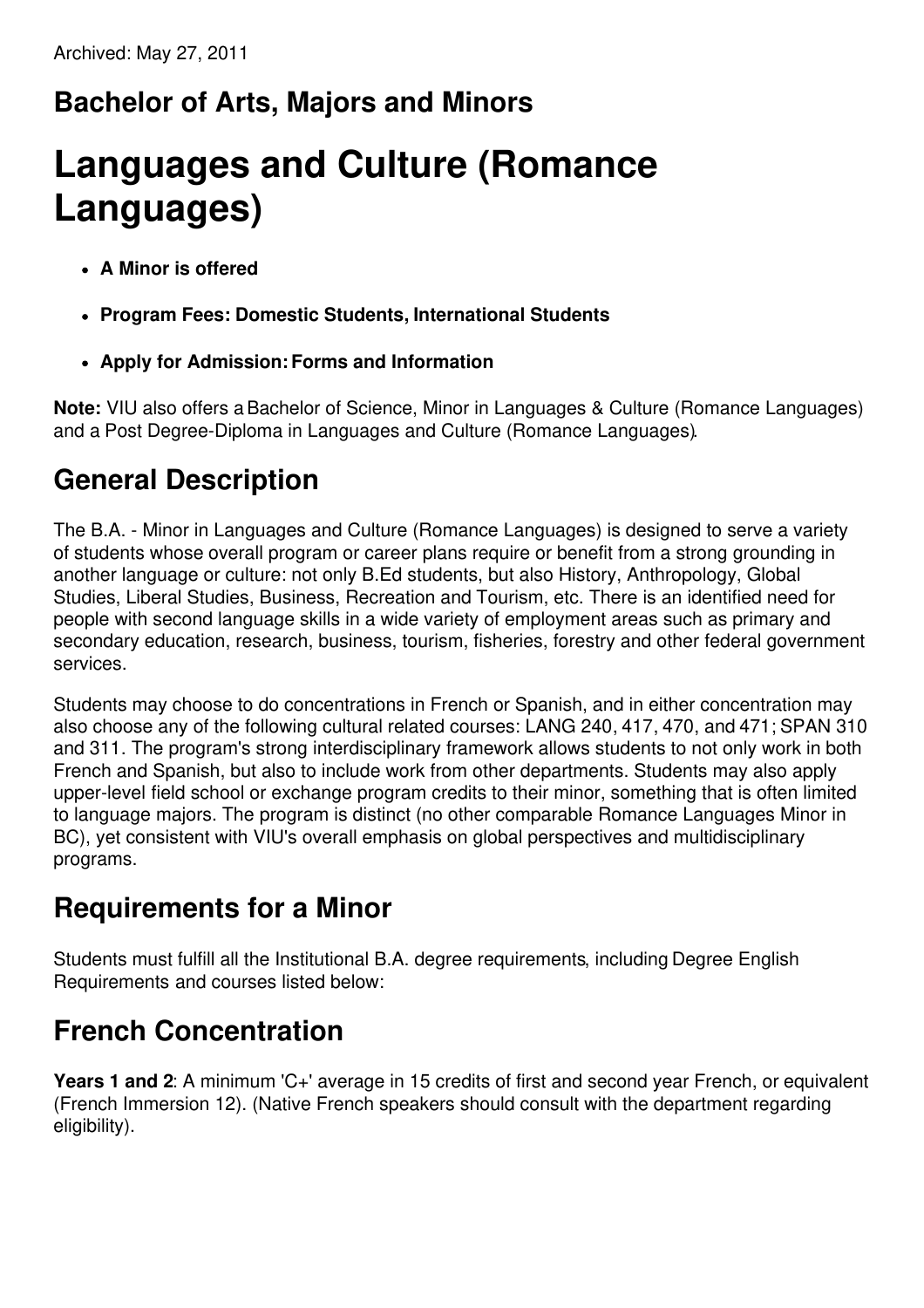| <b>Years 1 &amp; 2</b>                                                                                   | <b>Credits</b> |
|----------------------------------------------------------------------------------------------------------|----------------|
| FRCH 121 - (Intermediate French I)                                                                       | 3              |
| FRCH 122 - (Intermediate French II)                                                                      | 3              |
| FRCH 221 - (French Oral and Written Practice I)                                                          | 3              |
| FRCH 222 - (French Oral and Written Practice II)                                                         | 3              |
| FRCH 230 - (Introduction to Francophone Culture and Literature) or<br>LANG 240 - (The Romance Languages) | З              |

*Note: Students without French 12 must takeFRCH 100 / FRCH 101 and/or FRCH 110 to meet the* prerequisite for FRCH 121. (Prerequisite for FRCH 121 is French 12, or a 'B' in FRCH 101 or FRCH *110).*

**Years 3 and 4**: A minimum 18 credits of third and fourth year French, Spanish, or Language courses.

| Years 3 & 4                                                                                                                                                                                                                                                                                                                                                                                                                                                                                                                                 | <b>Credits</b> |
|---------------------------------------------------------------------------------------------------------------------------------------------------------------------------------------------------------------------------------------------------------------------------------------------------------------------------------------------------------------------------------------------------------------------------------------------------------------------------------------------------------------------------------------------|----------------|
| FRCH 300 - (Critical Analysis and Writing Skills)                                                                                                                                                                                                                                                                                                                                                                                                                                                                                           | 3              |
| FRCH 301 - (Oral Expression and Cultural Exploration in French)                                                                                                                                                                                                                                                                                                                                                                                                                                                                             | 3              |
| and <i>four</i> courses from the following:<br>FRCH 320 - (French Normative Phonetics: Theory and Practice)<br>FRCH 330 - (Development of the Novel in French)<br>FRCH 437 - (Special Topics in French Literature)<br>FRCH 447 - (Special Topics in French Language)<br>LANG 417 - (Special Topics in Romance Culture)<br>LANG 470 - (Translation Theory I) and LANG 471 (Translation Theory II)<br>SPAN 310 - (Spanish Culture to 1500)<br>SPAN 311 - (Spanish Culture 1500 to Present)<br>SPAN 417 - (Special Topics in Hispanic Culture) | 12             |

*Note 1: Students may apply up to 6 credits of upper-level courses outside the Modern Languages department that are clearly relevant to the student's specialization, such as ENGL 405 - Inter-American Studies, LING 350 - Linguistics and the Dimensions,LBST 420 - The Modern Experience & Beyond (counts as 3 credits).*

*Other courses may also apply; consult with the Minor Program Coordinator for specific course approval. (Students may not count any course for required credit, in more than one program).*

*Note 2: Students may also apply up to 9 credits from a field school or exchange program with approval from the Department.*

## **Spanish Concentration**

**Years 1 and 2**: A minimum 'C+' average in 15 credits of first and second year Spanish, or equivalent. (Native Spanish speakers should consult with the department regarding eligibility).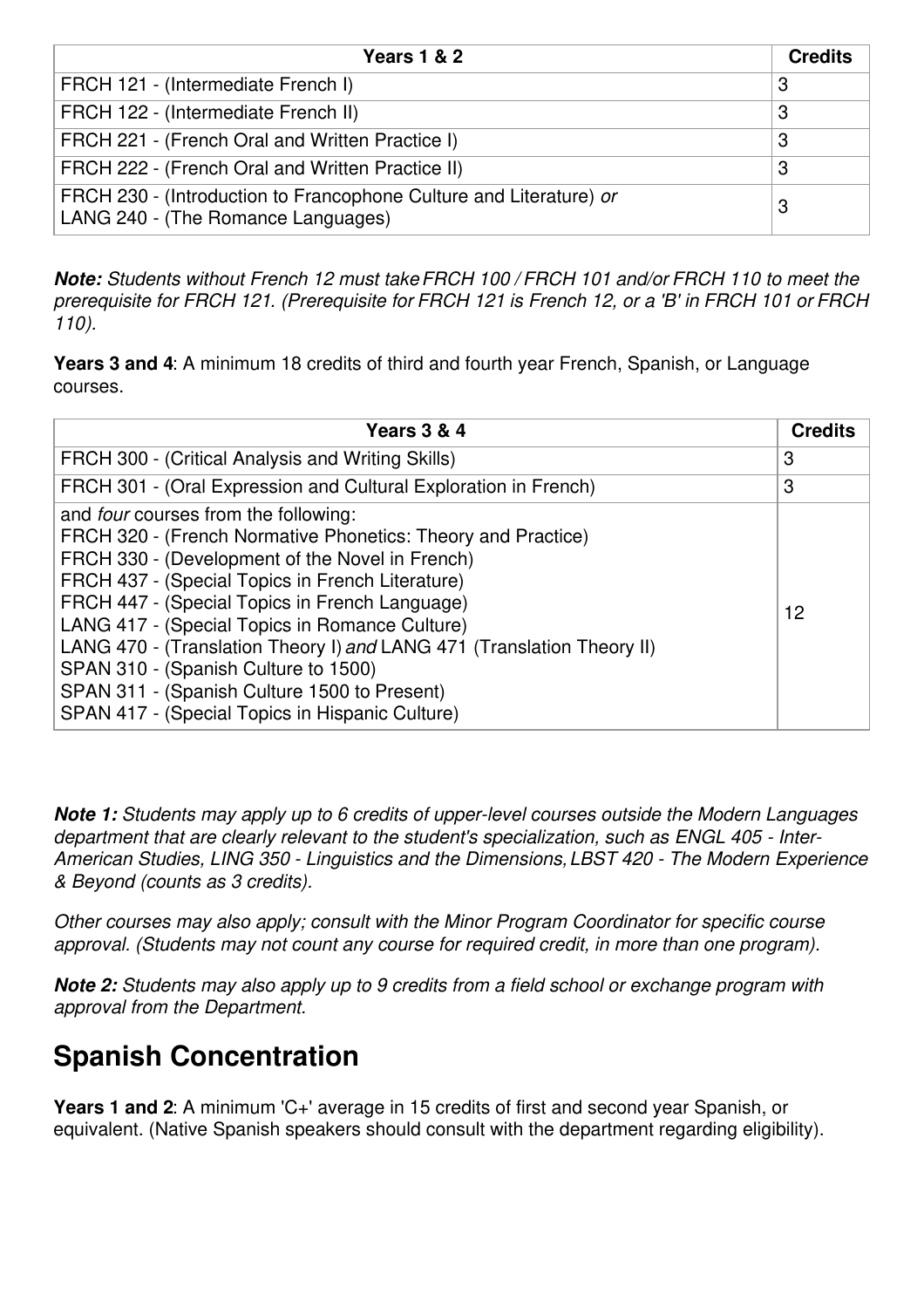| <b>Years 1 &amp; 2</b>                                                                                                                                                                | <b>Credits</b> |
|---------------------------------------------------------------------------------------------------------------------------------------------------------------------------------------|----------------|
| SPAN 100 - (Beginning Spanish I)                                                                                                                                                      | 3              |
| SPAN 101 - (Beginning Spanish II)                                                                                                                                                     | 3              |
| SPAN 200 - (Intermediate Spanish I)                                                                                                                                                   | 3              |
| SPAN 201 - (Intermediate Spanish I)                                                                                                                                                   | 3              |
| Select one of the following:<br>LANG 240 - (The Romance Languages)<br>SPAN 230 - (Introduction to Hispanic Literature and Culture)<br>SPAN 250 - (Introduction to Writing in Spanish) | З              |

**Years 3 and 4**: A minimum 18 credits of third and fourth year Spanish, or Language courses.

| Years 3 & 4                                                                                                                                                                                                                                                                                                                                                                                                                                                                                     | <b>Credits</b> |
|-------------------------------------------------------------------------------------------------------------------------------------------------------------------------------------------------------------------------------------------------------------------------------------------------------------------------------------------------------------------------------------------------------------------------------------------------------------------------------------------------|----------------|
| SPAN 300 - (Advanced Spanish I)                                                                                                                                                                                                                                                                                                                                                                                                                                                                 | 3              |
| SPAN 301 - (Advanced Spanish II)                                                                                                                                                                                                                                                                                                                                                                                                                                                                | 3              |
| and <i>four</i> courses from the following:<br>LANG 417 - (Special Topics in Romance Culture)<br>LANG 470 - (Translation Theory I) and LANG 471 (Translation Theory II)<br>SPAN 310 - (Spanish Culture to 1500)<br>SPAN 311 - (Spanish Culture from 1500 to the Present)<br>SPAN 330 - (Hispanic Literature and Literary Analysis)<br>SPAN 331 - (Hispanic Poetry and Poetic Analysis)<br>SPAN 417 - (Special Topics in Hispanic Culture)<br>SPAN 437 - (Special Topics in Hispanic Literature) | 12             |

*Note 1: Students may apply up to 6 credits of upper-level courses outside the Modern Languages department that are clearly relevant to the student's specialization, such as ENGL 405 - Inter-American Studies, LING 350 - Linguistics and the Dimensions,LBST 420 - The Modern Experience & Beyond (counts as 3 credits).*

*Other courses may also apply; consult with the Minor Program Coordinator for specific course approval. (Students may not count any course for required credit, in more than one program).*

*Note 2: Students may also apply up to 9 credits from a field school or exchange program with approval from the Department.*

### **Post Degree-Diploma in Languages and Culture (Romance Languages)**

- **Program Length: 33 credits related to the language of specialization; 1 - 4 years**
- **Program Fees: Domestic Students, International Students**
- **Apply for Admission:Forms and Information**

#### **The Program**

The Languages and Culture (Romance Languages) Post-Degree Diploma offers students who have completed a Bachelor's degree (e.g. Bachelor of Education), the opportunity to document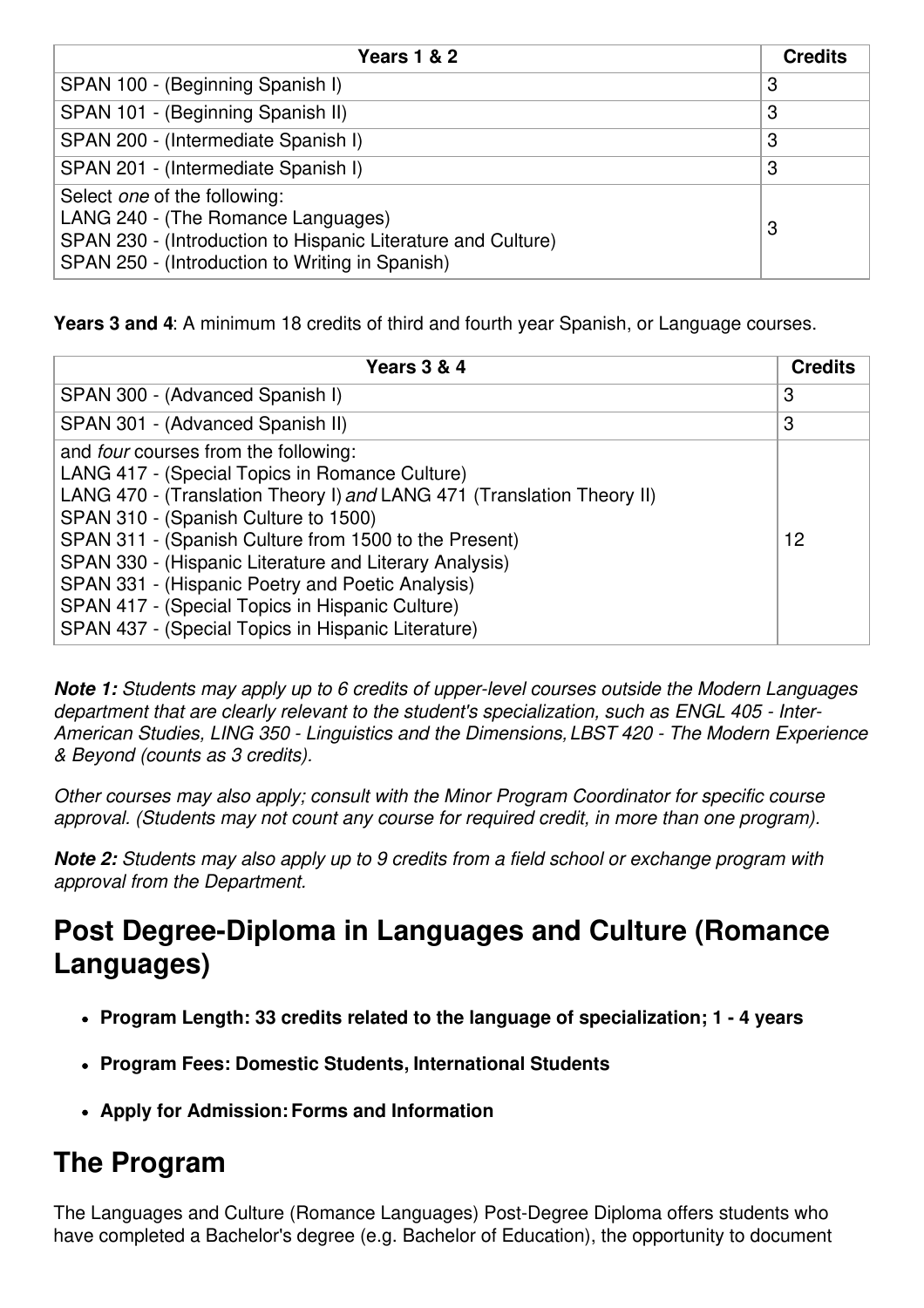their completion of the Minor requirements outside their Bachelor's program. It will be awarded with or subsequent to a Bachelor's degree.

The Languages and Culture (Romance Languages) Post-Degree Diploma has the same course requirements, learning outcomes, and evaluation procedures as the B.A. Minor.

## **Career Opportunities**

There is an identified need for people with second language skills in a wide variety of employment areas such as primary and secondary education, research, business, tourism, fisheries, forestry and other federal government services.

### **Admission Requirements**

This program is designed for students who have recognized Bachelor's degrees and wish to complete the equivalent of a language minor. New students will be placed in language courses according to ability, experience, and previous education. Native French and Spanish speakers should consult with the department regarding eligibility.

## **Program Regulations**

Students must obtain a minimum "C+" average in all required first and second year courses, and then complete 18 credits of upper-level courses related to their language of specialization.

## **Start Date and Application Deadline**

Entry is ongoing and applications are accepted throughout the academic year. Students must have a recognized Bachelor's degree to enter the Post Degree Diploma program.

## **Graduation Requirements**

Successful completion of the required courses (33 credits related to the language of specialization).

## **French Concentration**

**Years 1 and 2**: A minimum 'C+' average in 15 credits of first and second year French, or equivalent (French Immersion 12). (Native French speakers should consult with the department regarding eligibility).

| <b>Years 1 &amp; 2</b>                                                                                   | <b>Credits</b> |
|----------------------------------------------------------------------------------------------------------|----------------|
| FRCH 121 - (Intermediate French I)                                                                       | 3              |
| FRCH 122 - (Intermediate French II)                                                                      | 3              |
| FRCH 221 - (French Oral and Written Practice I)                                                          | З              |
| FRCH 222 - (French Oral and Written Practice II)                                                         | 3              |
| FRCH 230 - (Introduction to Francophone Culture and Literature) or<br>LANG 240 - (The Romance Languages) | З              |
| <b>Total credits</b>                                                                                     | 15             |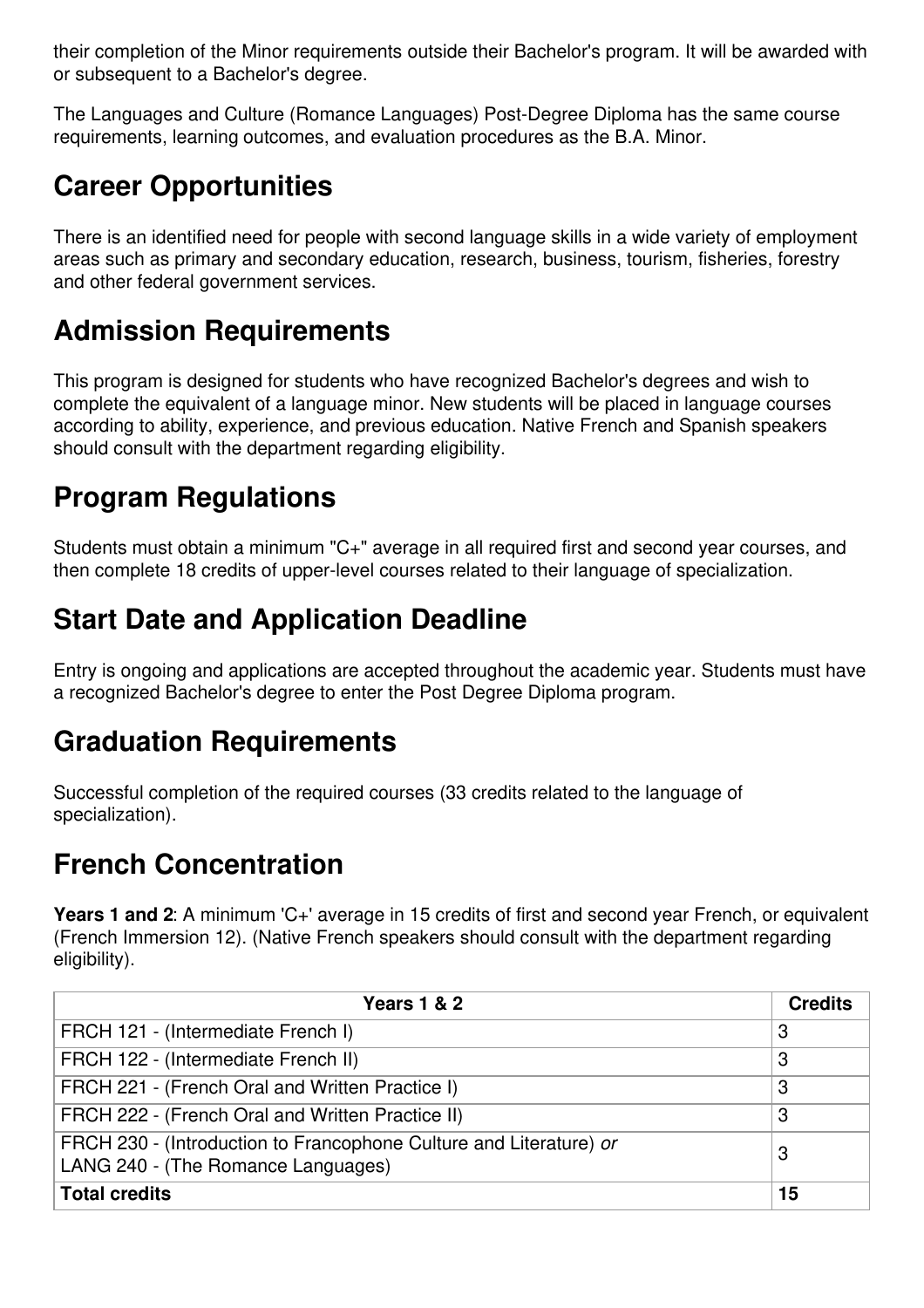*Note: Students without French 12 must takeFRCH 100 / FRCH 101 and/or FRCH 110 to meet the* prerequisite for FRCH 121. (Prerequisite for FRCH 121 is French 12, or a 'B' in FRCH 101 or FRCH *110)*.

**Years 3 and 4**: A minimum 18 credits of third and fourth year French, Spanish, or Language courses.

| <b>Years 3 &amp; 4</b>                                                                                                                                                                                                                                                                                                                                                                                                                                                                                                                      | <b>Credits</b> |
|---------------------------------------------------------------------------------------------------------------------------------------------------------------------------------------------------------------------------------------------------------------------------------------------------------------------------------------------------------------------------------------------------------------------------------------------------------------------------------------------------------------------------------------------|----------------|
| FRCH 300 - (Critical Analysis and Writing Skills)                                                                                                                                                                                                                                                                                                                                                                                                                                                                                           | 3              |
| FRCH 301 - (Oral Expression and Cultural Exploration in French)                                                                                                                                                                                                                                                                                                                                                                                                                                                                             | 3              |
| and <i>four</i> courses from the following:<br>FRCH 320 - (French Normative Phonetics: Theory and Practice)<br>FRCH 330 - (Development of the Novel in French)<br>FRCH 437 - (Special Topics in French Literature)<br>FRCH 447 - (Special Topics in French Language)<br>LANG 417 - (Special Topics in Romance Culture)<br>LANG 470 - (Translation Theory I) and LANG 471 (Translation Theory II)<br>SPAN 310 - (Spanish Culture to 1500)<br>SPAN 311 - (Spanish Culture 1500 to Present)<br>SPAN 417 - (Special Topics in Hispanic Culture) | 12             |
| <b>Total credits</b>                                                                                                                                                                                                                                                                                                                                                                                                                                                                                                                        | 18             |

*Note 1: Students may apply up to 6 credits of upper-level courses outside the Modern Languages department that are clearly relevant to the student's specialization, such as ENGL 405 - Inter-American Studies, LING 350 - Linguistics and the Dimensions,LBST 420 - The Modern Experience & Beyond (counts as 3 credits).*

*Other courses may also apply; consult with the Minor Program Coordinator for specific course approval. (Students may not count any course for required credit, in more than one program).*

*Note 2: Students may also apply up to 9 credits from a field school or exchange program with approval from the Department.*

#### **Spanish Concentration**

**Years 1 and 2**: A minimum 'C+' average in 15 credits of first and second year Spanish, or equivalent. (Native Spanish speakers should consult with the department regarding eligibility).